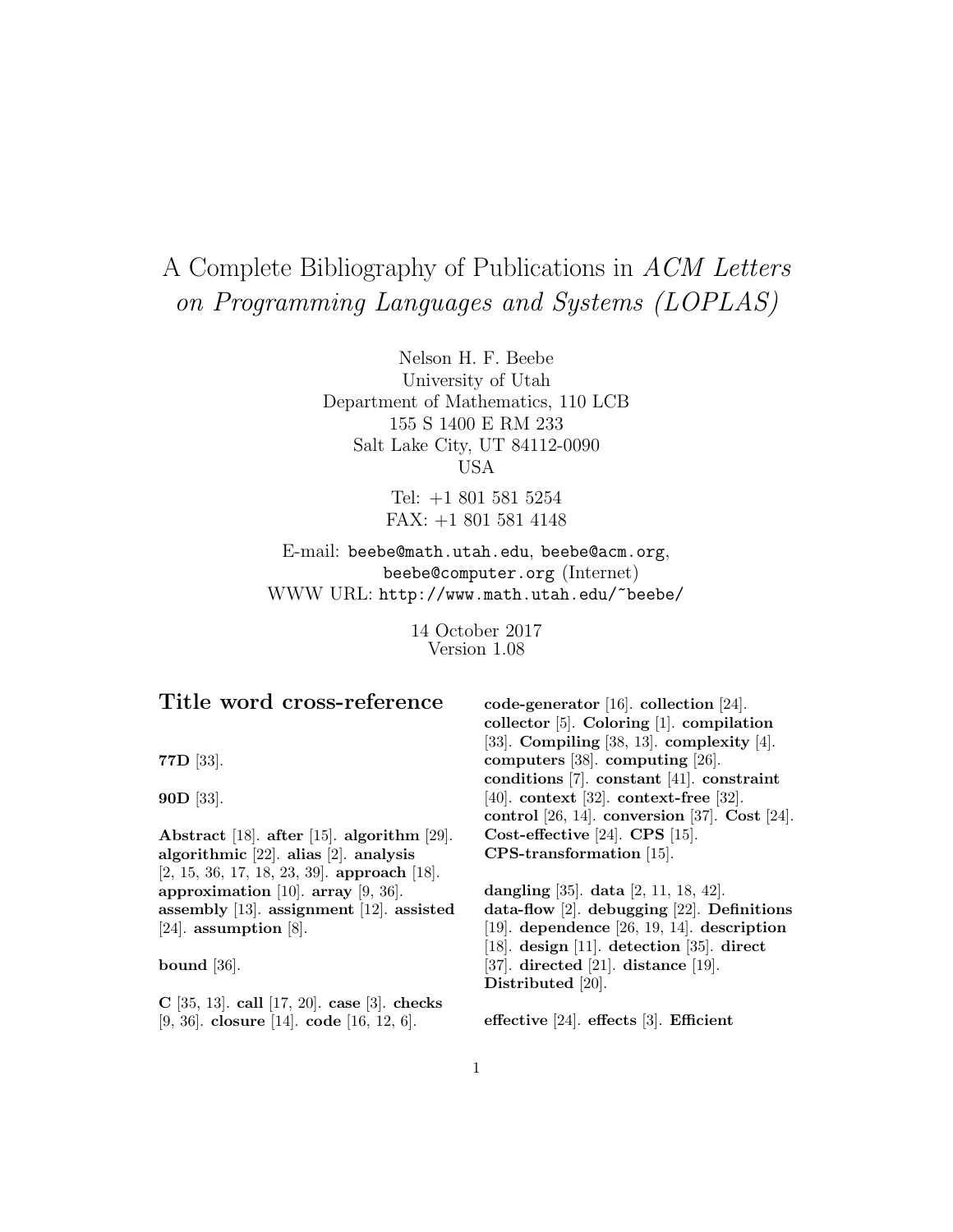[17, 30, 2, 16, 39]. **empirical** [41]. **Engineering** [16]. **errors** [27]. **estimating** [4]. **evaluation** [21]. **exclusion** [29]. **executable** [28]. **Explaining** [27]. **Extending** [32].

**floating** [11]. **floating-point** [11]. **flow** [26, 2, 36]. **form** [12]. **formalizations** [7]. **Fortran** [33]. **free** [32].

**garbage** [5, 24]. **Generalized** [22]. **Generating** [6]. **generator** [31, 16]. **global** [8]. **goal** [21]. **goal-directed** [21]. **grammars** [32]. **graph** [17]. **groundness** [39].

**hardware** [24]. **hardware-assisted** [24].

**imperative** [18]. **Implementing** [29]. **improving** [18]. **indirect** [37]. **information** [2]. **inline** [3]. **integration** [2]. **intermediate** [21]. **Interprocedural** [41, 28, 2]. **issues** [7]. **iterated** [14].

**join** [14].

**Lamport** [29]. **languages** [27]. **last** [20]. **latency** [5]. **linear** [26]. **locks** [29]. **logic** [10, 39, 40, 20].

**machines** [6]. **maintenance** [21]. **management** [24]. **memory** [38]. **message** [38]. **message-passing** [38]. **ML** [13]. **mobile** [34]. **multiple** [29]. **mutual** [29].

**near** [26]. **near-linear** [26]. **No** [13]. **nondeterministic** [42].

**object** [24, 25]. **object-oriented** [25]. **objects** [34]. **opacity** [42]. **Optimization** [9, 18, 40, 20]. **optimizer** [12]. **Optimizing** [36]. **oriented** [25].

**pairs** [1]. **parallel** [6, 20]. **passing** [38].

**path** [10]. **permutation** [32]. **phrases** [32]. **point** [11]. **pointer** [18]. **Polymorphic** [4, 27]. **portable** [20]. **Precise** [28, 2, 39]. **procedures** [25]. **program** [4]. **programming** [20, 25]. **programs** [10, 35, 18, 39, 40]. **propagation** [41].

**race** [7]. **range** [9]. **RE2C** [31]. **real** [5, 24]. **real-time** [5, 24]. **reasoning** [8]. **recursion** [37]. **reducible** [26]. **Reducing** [5]. **References** [34, 35]. **Referential** [42]. **refinement** [42]. **region** [26]. **regions** [26]. **register** [1]. **remote** [34]. **representation** [30]. **required** [13].

**scanner** [31]. **Semantics** [40]. **sets** [30]. **shared** [38]. **shared-memory** [38]. **Shortest** [10]. **side** [3]. **SIMD** [6]. **simple** [16]. **single** [12]. **slices** [28]. **Some** [7]. **space** [24]. **sparse** [30]. **standard** [13]. **static** [23, 12]. **strictness** [15]. **structures** [18]. **study** [3, 41]. **subscript** [9]. **substitution** [3]. **systems** [4].

**testing** [22]. **Thor** [34]. **time** [26, 4, 5, 24, 8]. **transformation** [15]. **transitive** [14]. **type** [27]. **types** [11].

**Undecidability** [23]. **Unexpected** [3]. **Unified** [33]. **Unreachable** [25]. **Using** [12, 29, 36].

**values** [21]. **versatile** [31].

# **References**

# **Briggs:1992:CRP**

[1] Preston Briggs, Keith D. Cooper, and Linda Torczon. Coloring register pairs. ACM Letters on Programming Languages and Systems, 1(1):3–13, March 1992. CO-DEN ALPSE8. ISSN 1057-4514 (print), 1557-7384 (electronic). URL http: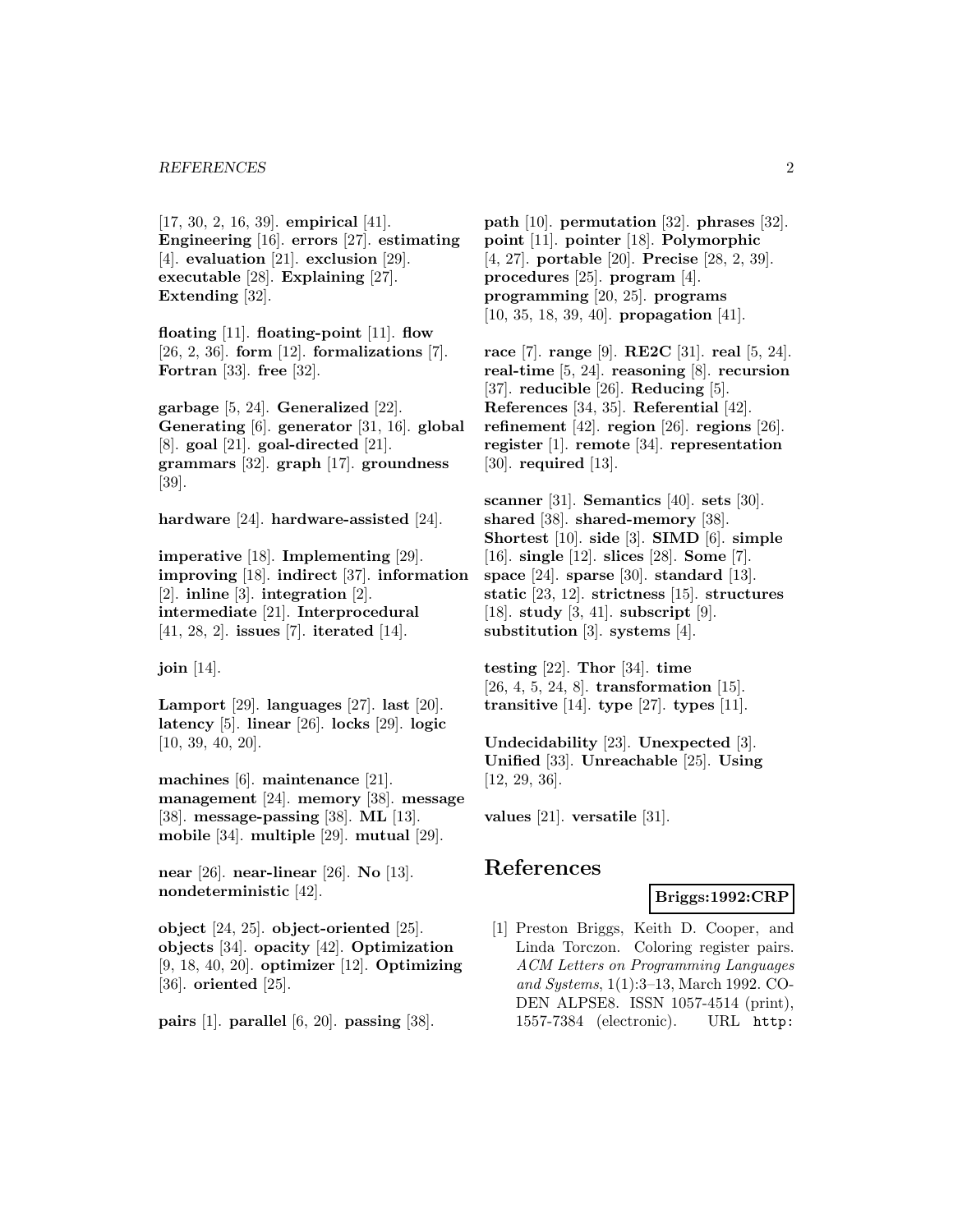//www.acm.org/pubs/toc/Abstracts/ 1057-4514/130617.html.

## **Burke:1992:PEI**

[2] Michael Burke and Jong-Deok Choi. Precise and efficient integration of interprocedural alias information into dataflow analysis. ACM Letters on Programming Languages and Systems, 1(1):14–21, March 1992. CODEN ALPSE8. ISSN 1057-4514 (print), 1557-7384 (electronic). URL http://www.acm.org/pubs/toc/ Abstracts/1057-4514/130618.html.

# **Cooper:1992:USE**

[3] Keith D. Cooper, Mary W. Hall, and Linda Torczon. Unexpected side effects of inline substitution: a case study. ACM Letters on Programming Languages and Systems, 1(1):22–32, March 1992. CO-DEN ALPSE8. ISSN 1057-4514 (print), 1557-7384 (electronic). URL http: //www.acm.org/pubs/toc/Abstracts/ 1057-4514/130619.html.

#### **Dornic:1992:PTS**

[4] Vincent Dornic, Pierre Jouvelot, and David K. Gifford. Polymorphic time systems for estimating program complexity. ACM Letters on Programming Languages and Systems, 1(1):33–45, March 1992. CODEN ALPSE8. ISSN 1057-4514 (print), 1557-7384 (electronic). URL http://www.acm.org/pubs/toc/ Abstracts/1057-4514/130620.html.

# **Johnson:1992:RLR**

[5] Ralph E. Johnson. Reducing the latency of a real-time garbage collector. ACM Letters on Programming Languages and Systems, 1(1):46–58, March 1992. CO-DEN ALPSE8. ISSN 1057-4514 (print), 1557-7384 (electronic). URL http:

//www.acm.org/pubs/toc/Abstracts/ 1057-4514/130621.html.

#### **McKenney:1992:GPC**

[6] Bruce McKenney and Boleslaw K. Szymanski. Generating parallel code for SIMD machines. ACM Letters on Programming Languages and Systems, 1(1):59–73, March 1992. CODEN ALPSE8. ISSN 1057-4514 (print), 1557- 7384 (electronic). URL http://www.acm. org/pubs/toc/Abstracts/1057-4514/ 130622.html.

## **Netzer:1992:WRC**

[7] Robert H. B. Netzer and Barton P. Miller. What are race conditions?: Some issues and formalizations. ACM Letters on Programming Languages and Systems, 1(1):74–88, March 1992. CODEN ALPSE8. ISSN 1057-4514 (print), 1557- 7384 (electronic). URL http://www.acm. org/pubs/toc/Abstracts/1057-4514/ 130623.html.

## **Singh:1992:RGT**

[8] Ambuj K. Singh. On reasoning with the global time assumption. ACM Letters on Programming Languages and Systems, 1(1):89–103, March 1992. CODEN ALPSE8. ISSN 1057-4514 (print), 1557- 7384 (electronic). URL http://www.acm. org/pubs/toc/Abstracts/1057-4514/ 130624.html.

# **Asuru:1992:OAS**

[9] Jonathan M. Asuru. Optimization of array subscript range checks. ACM Letters on Programming Languages and Systems, 1(2):109–118, June 1992. CODEN ALPSE8. ISSN 1057-4514 (print), 1557- 7384 (electronic). URL http://www.acm. org/pubs/toc/Abstracts/1057-4514/ 151392.html.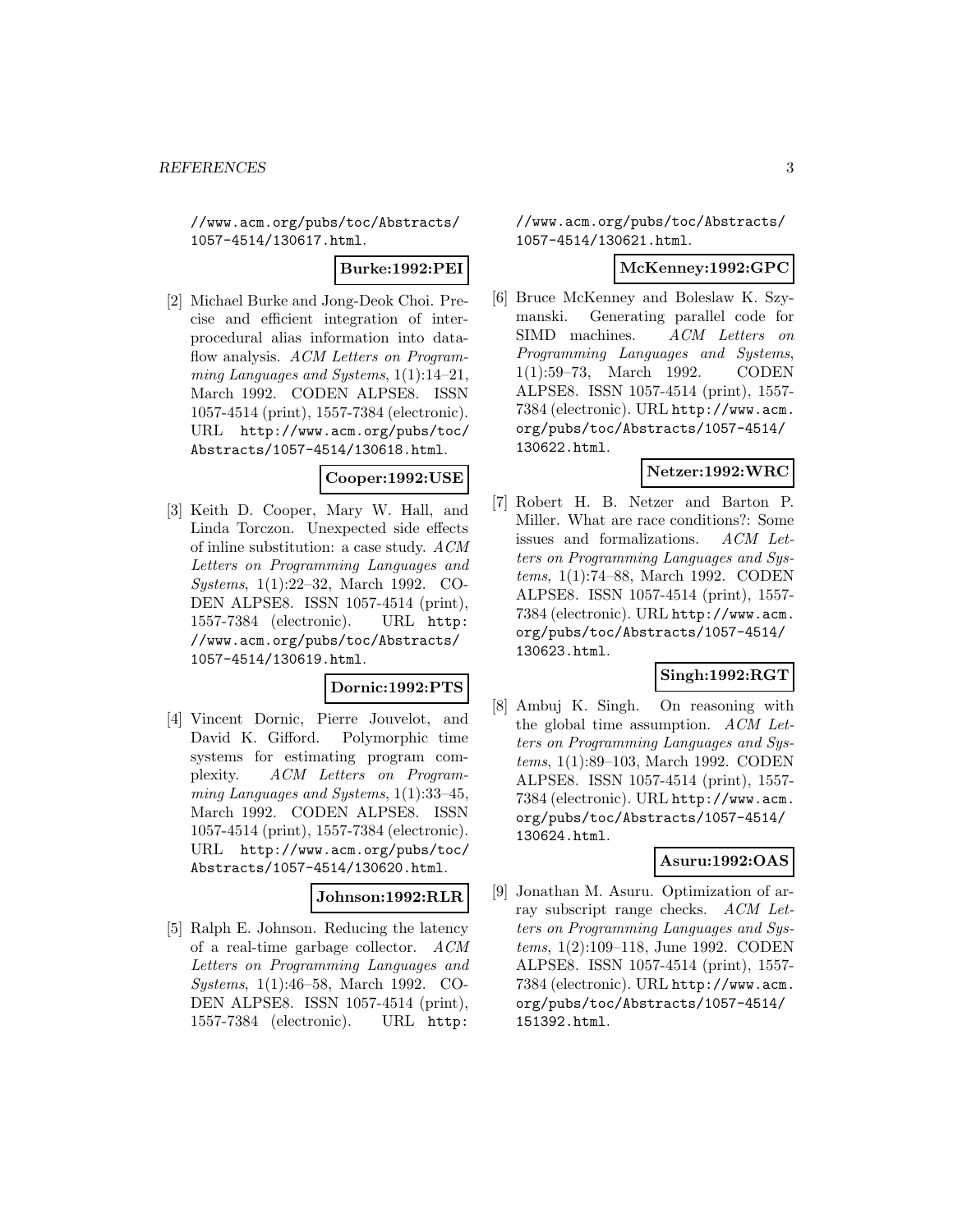#### **Dietrich:1992:SPA**

[10] Suzanne W. Dietrich. Shortest path by approximation in logic programs. ACM Letters on Programming Languages and Systems, 1(2):119–137, June 1992. CO-DEN ALPSE8. ISSN 1057-4514 (print), 1557-7384 (electronic). URL http: //www.acm.org/pubs/toc/Abstracts/ 1057-4514/151377.html.

#### **Goldberg:1992:DFD**

[11] David Goldberg. The design of floatingpoint data types. ACM Letters on Programming Languages and Systems, 1(2):138–151, June 1992. CODEN ALPSE8. ISSN 1057-4514 (print), 1557- 7384 (electronic). URL http://www.acm. org/pubs/toc/Abstracts/1057-4514/ 151373.html.

#### **McConnell:1992:USS**

[12] Carl McConnell and Ralph E. Johnson. Using static single assignment form in a code optimizer. ACM Letters on Programming Languages and Systems, 1(2):152–160, June 1992. CODEN ALPSE8. ISSN 1057-4514 (print), 1557- 7384 (electronic). URL http://www.acm. org/pubs/toc/Abstracts/1057-4514/ 151368.html.

# **Tarditi:1992:NAR**

.

[13] David Tarditi, Peter Lee, and Anurag Acharya. No assembly required: compiling standard ML to C. ACM Letters on Programming Languages and Systems, 1(2):161–177, June 1992. CODEN ALPSE8. ISSN 1057-4514 (print), 1557- 7384 (electronic). URL http://www.acm. org/pubs/toc/Abstracts/1057-4514/ 151343.html.

# **Weiss:1992:TCC**

[14] Michael Weiss. The transitive closure of control dependence: the iterated join. ACM Letters on Programming Languages and Systems, 1(2):178– 190, June 1992. CODEN ALPSE8. ISSN 1057-4514 (print), 1557-7384 (electronic). URL http://www.acm.org/pubs/toc/ Abstracts/1057-4514/151337.html.

# **Danvy:1992:CAS**

[15] Olivier Danvy and John Hatcliff. CPStransformation after strictness analysis. ACM Letters on Programming Languages and Systems,  $1(3):195-212$ , September 1992. CODEN ALPSE8. ISSN 1057-4514 (print), 1557-7384 (electronic). URL http://www.acm.org/pubs/toc/ Abstracts/1057-4514/151641.html.

#### **Fraser:1992:ESE**

[16] Christopher W. Fraser, David R. Hanson, and Todd A. Proebsting. Engineering a simple, efficient code-generator generator. ACM Letters on Programming Languages and Systems, 1(3):213– 226, September 1992. CODEN ALPSE8. ISSN 1057-4514 (print), 1557-7384 (electronic). URL http://storage.webhop. net/documents/iburg.pdf; http:/ /www.acm.org/pubs/toc/Abstracts/ 1057-4514/151642.html; http:// www.cs.princeton.edu/software/iburg/

# **Hall:1992:ECG**

[17] Mary W. Hall and Ken Kennedy. Efficient call graph analysis. ACM Letters on Programming Languages and Systems, 1(3):227–242, September 1992. CODEN ALPSE8. ISSN 1057-4514 (print), 1557- 7384 (electronic). URL http://www.acm.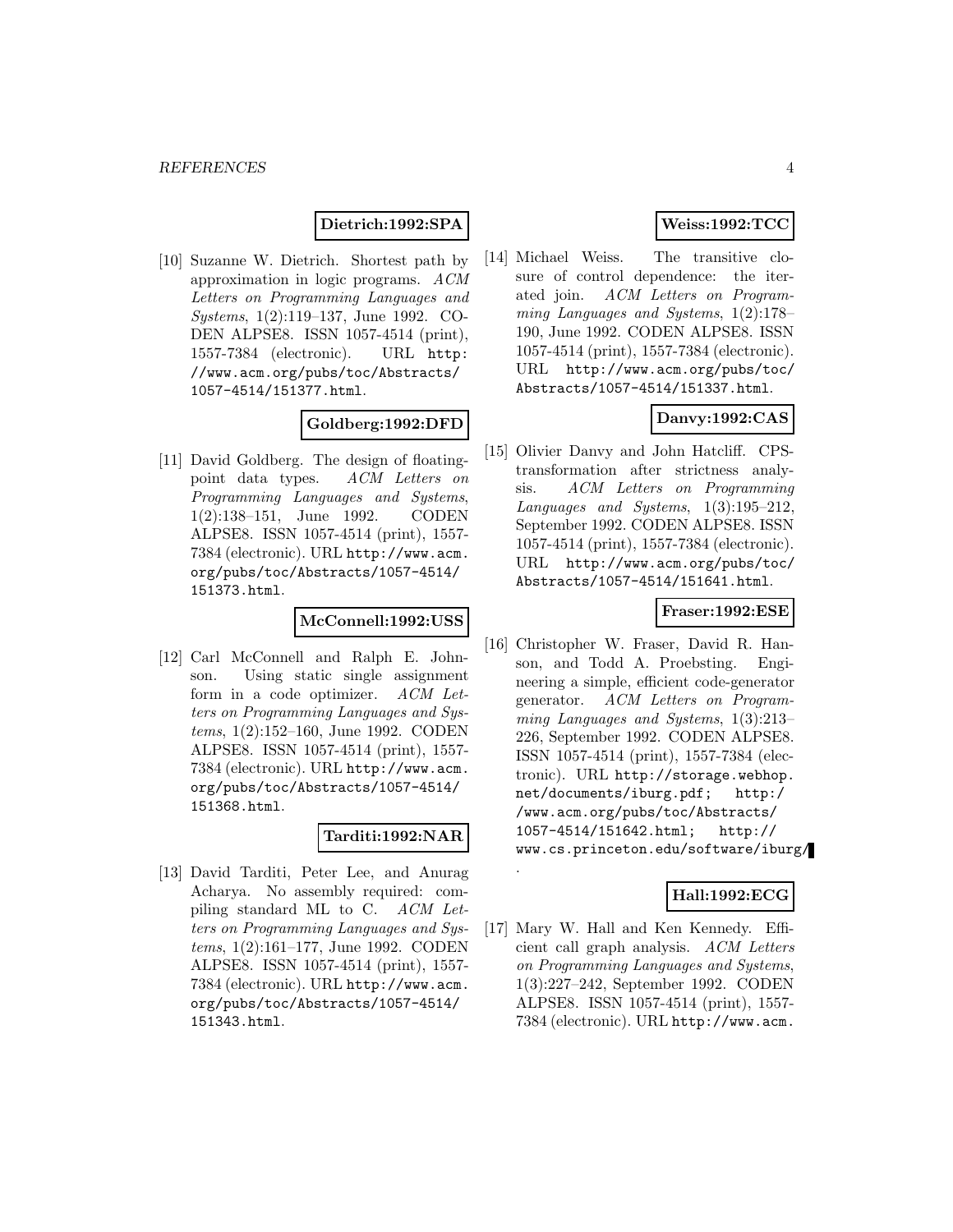org/pubs/toc/Abstracts/1057-4514/ 151643.html.

#### **Hummel:1992:ADP**

[18] Joseph Hummel, Laurie J. Hendren, and Alexandru Nicolau. Abstract description of pointer data structures: an approach for improving the analysis and optimization of imperative programs. ACM Letters on Programming Languages and Systems, 1(3):243–260, September 1992. CO-DEN ALPSE8. ISSN 1057-4514 (print), 1557-7384 (electronic). URL http: //www.acm.org/pubs/toc/Abstracts/ 1057-4514/151644.html.

#### **Pugh:1992:DDD**

[19] William Pugh. Definitions of dependence distance. ACM Letters on Programming Languages and Systems, 1(3):261–265, September 1992. CODEN ALPSE8. ISSN 1057-4514 (print), 1557-7384 (electronic). URL http://www.acm.org/pubs/toc/ Abstracts/1057-4514/151645.html.

# **Ramkumar:1992:DLC**

[20] Balkrishna Ramkumar. Distributed last call optimization for portable parallel logic programming. ACM Letters on Programming Languages and Systems, 1 (3):266–283, September 1992. CODEN ALPSE8. ISSN 1057-4514 (print), 1557- 7384 (electronic). URL http://www.acm. org/pubs/toc/Abstracts/1057-4514/ 151345.html.

# **Walker:1992:MIV**

[21] Kenneth Walker and Ralph E. Griswold. The maintenance of intermediate values in goal-directed evaluation. ACM Letters on Programming Languages and Systems, 1(3):284–298, September 1992. CODEN ALPSE8. ISSN 1057-4514 (print), 1557- 7384 (electronic). URL http://www.acm.

org/pubs/toc/Abstracts/1057-4514/ 151341.html.

#### **Fritzson:1992:GAD**

[22] Peter Fritzson, Nahid Shahmehri, Mariam Kamkar, and Tibor Gyimothy. Generalized algorithmic debugging and testing. ACM Letters on Programming Languages and Systems, 1(4):303–322, December 1992. CODEN ALPSE8. ISSN 1057-4514 (print), 1557-7384 (electronic). URL http://www.acm.org/pubs/toc/ Abstracts/1057-4514/161498.html.

# **Landi:1992:USA**

[23] William Landi. Undecidability of static analysis. ACM Letters on Programming Languages and Systems, 1(4):323–337, December 1992. CODEN ALPSE8. ISSN 1057-4514 (print), 1557-7384 (electronic). URL http://www.acm.org/pubs/toc/ Abstracts/1057-4514/161501.html.

#### **Nilsen:1992:COS**

[24] Kelvin D. Nilsen and William J. Schmidt. Cost-effective object space management for hardware-assisted real-time garbage collection. ACM Letters on Programming Languages and Systems, 1(4):338–354, December 1992. CODEN ALPSE8. ISSN 1057-4514 (print), 1557-7384 (electronic). URL http://www.acm.org/pubs/toc/ Abstracts/1057-4514/161508.html.

#### **Srivastava:1992:UPO**

[25] Amitabh Srivastava. Unreachable procedures in object-oriented programming. ACM Letters on Programming Languages and Systems, 1(4):355–364, December 1992. CODEN ALPSE8. ISSN 1057-4514 (print), 1557-7384 (electronic). URL http://www.acm.org/pubs/toc/ Abstracts/1057-4514/161517.html.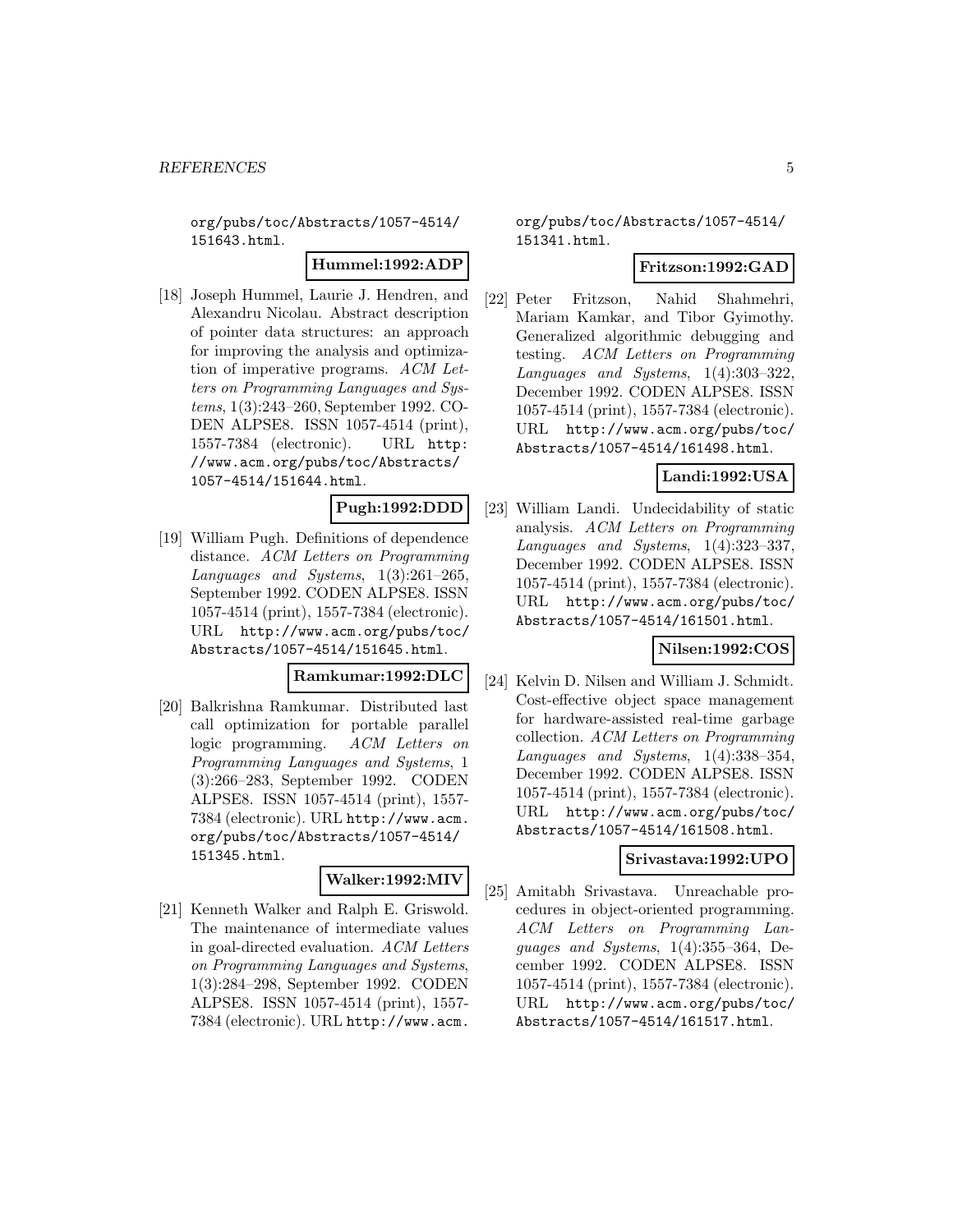# **Ball:1993:WRC**

[26] Thomas Ball. What's in a region?: or computing control dependence regions in near-linear time for reducible control flow. ACM Letters on Programming Languages and Systems, 2(4):1–16, March 1993. CODEN ALPSE8. ISSN 1057-4514 (print), 1557-7384 (electronic). URL http://www.acm.org/pubs/toc/ Abstracts/1057-4514/176456.html.

#### **Beaven:1993:ETE**

[27] Mike Beaven and Ryan Stansifer. Explaining type errors in polymorphic languages. ACM Letters on Programming Languages and Systems, 2(4):17–30, March 1993. CODEN ALPSE8. ISSN 1057-4514 (print), 1557-7384 (electronic). URL http://www.acm.org/pubs/toc/ Abstracts/1057-4514/176460.html.

## **Binkley:1993:PEI**

[28] David Binkley. Precise executable interprocedural slices. ACM Letters on Programming Languages and Systems, 2(4):31–45, March 1993. CODEN ALPSE8. ISSN 1057-4514 (print), 1557- 7384 (electronic). URL http://www.acm. org/pubs/toc/Abstracts/1057-4514/ 176473.html.

#### **Boehm:1993:IML**

[29] Hans-J. Boehm, Alan J. Demers, and Chris Uhler. Implementing multiple locks using Lamport's mutual exclusion algorithm. ACM Letters on Programming Languages and Systems, 2(4):46–58, March 1993. CODEN ALPSE8. ISSN 1057-4514 (print), 1557-7384 (electronic). URL http://www.acm.org/pubs/toc/ Abstracts/1057-4514/176479.html.

# **Briggs:1993:ERS**

[30] Preston Briggs and Linda Torczon. An efficient representation for sparse sets. ACM Letters on Programming Languages and Systems, 2(4):59–69, March 1993. CODEN ALPSE8. ISSN 1057- 4514 (print), 1557-7384 (electronic). URL http://www.acm.org/pubs/toc/ Abstracts/1057-4514/176484.html.

#### **Bumbulis:1993:RMV**

[31] Peter Bumbulis and Donald D. Cowan. RE2C: a more versatile scanner generator. ACM Letters on Programming Languages and Systems, 2(4):70–84, March 1993. CODEN ALPSE8. ISSN 1057-4514 (print), 1557-7384 (electronic). URL http://www.acm.org/pubs/toc/ Abstracts/1057-4514/176487.html.

## **Cameron:1993:ECG**

[32] Robert D. Cameron. Extending contextfree grammars with permutation phrases. ACM Letters on Programming Languages and Systems, 2(4):85–94, March 1993. CODEN ALPSE8. ISSN 1057- 4514 (print), 1557-7384 (electronic). URL http://www.acm.org/pubs/toc/ Abstracts/1057-4514/176490.html.

#### **Choudhary:1993:UCF**

[33] Alok Choudhary, Geoffrey Fox, Seema Hiranandani, Ken Kennedy, Charles Koelbel, Sanjay Ranka, and Chau-Wen Tseng. Unified compilation of Fortran 77D and 90D. ACM Letters on Programming Languages and Systems, 2(4):95–114, March 1993. CODEN ALPSE8. ISSN 1057-4514 (print), 1557-7384 (electronic). URL http://www.acm.org/pubs/toc/ Abstracts/1057-4514/176495.html.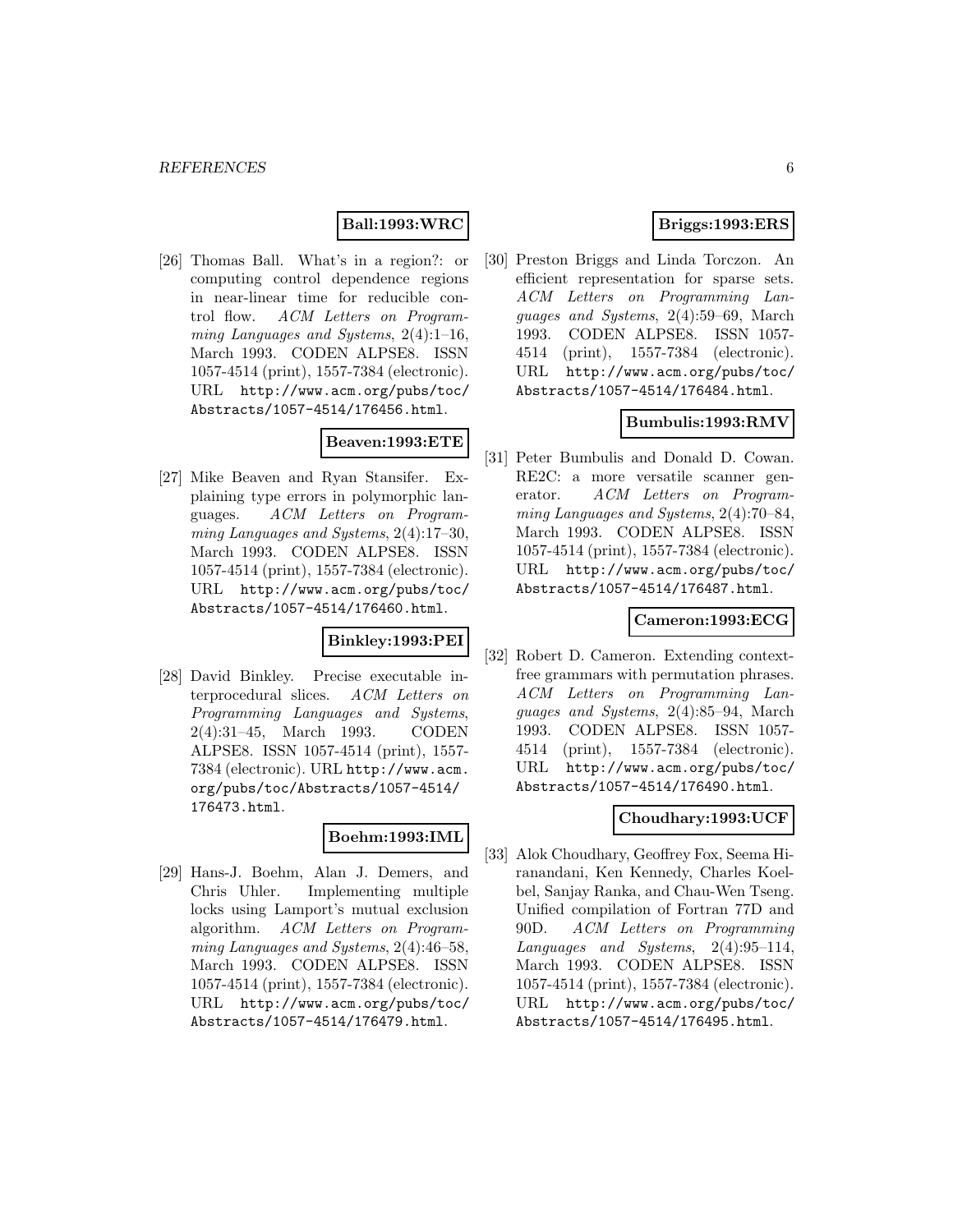# **Day:1993:RRM**

[34] Mark Day, Barbara Liskov, Umesh Maheshwari, and Andrew C. Myers. References to remote mobile objects in Thor. ACM Letters on Programming Languages and Systems, 2(4):115–126, March 1993. CODEN ALPSE8. ISSN 1057-4514 (print), 1557-7384 (electronic). URL http://www.acm.org/pubs/toc/ Abstracts/1057-4514/176500.html.

# **Eyre-Todd:1993:DDR**

[35] Richard A. Eyre-Todd. The detection of dangling references in C++ programs. ACM Letters on Programming Languages and Systems, 2(4):127–134, March 1993. CODEN ALPSE8. ISSN 1057-4514 (print), 1557-7384 (electronic). URL http://www.acm.org/pubs/toc/ Abstracts/1057-4514/176504.html.

## **Gupta:1993:OAB**

[36] Rajiv Gupta. Optimizing array bound checks using flow analysis. ACM Letters on Programming Languages and Systems, 2(4):135–150, March 1993. CODEN ALPSE8. ISSN 1057-4514 (print), 1557- 7384 (electronic). URL http://www.acm. org/pubs/toc/Abstracts/1057-4514/ 176507.html.

#### **Kaser:1993:CID**

[37] Owen Kaser, C. R. Ramakrishnan, and Shaunak Pawagi. On the conversion of indirect to direct recursion. ACM Letters on Programming Languages and Systems, 2(4):151–164, March 1993. CODEN ALPSE8. ISSN 1057-4514 (print), 1557- 7384 (electronic). URL http://www.acm. org/pubs/toc/Abstracts/1057-4514/ 176510.html.

# **Larus:1993:CSM**

[38] James R. Larus. Compiling for sharedmemory and message-passing computers. ACM Letters on Programming Languages and Systems, 2(4):165–180, March 1993. CODEN ALPSE8. ISSN 1057-4514 (print), 1557-7384 (electronic). URL http://www.acm.org/pubs/toc/ Abstracts/1057-4514/176514.html.

## **Marriott:1993:PEG**

[39] Kim Marriott and Harald Søndergaard. Precise and efficient groundness analysis for logic programs. ACM Letters on Programming Languages and Systems, 2(4):181–196, March 1993. CODEN ALPSE8. ISSN 1057-4514 (print), 1557- 7384 (electronic). URL http://www.acm. org/pubs/toc/Abstracts/1057-4514/ 176519.html.

#### **Marriott:1993:SCL**

[40] Kim Marriott and Peter J. Stuckey. Semantics of constraint logic programs with optimization. ACM Letters on Programming Languages and Systems, 2(4):197–212, March 1993. CODEN ALPSE8. ISSN 1057-4514 (print), 1557- 7384 (electronic). URL http://www.acm. org/pubs/toc/Abstracts/1057-4514/ 176522.html.

# **Metzger:1993:ICP**

[41] Robert Metzger and Sean Stroud. Interprocedural constant propagation: an empirical study. ACM Letters on Programming Languages and Systems, 2 (4):213–232, March 1993. CODEN ALPSE8. ISSN 1057-4514 (print), 1557- 7384 (electronic). URL http://www.acm. org/pubs/toc/Abstracts/1057-4514/ 176526.html.